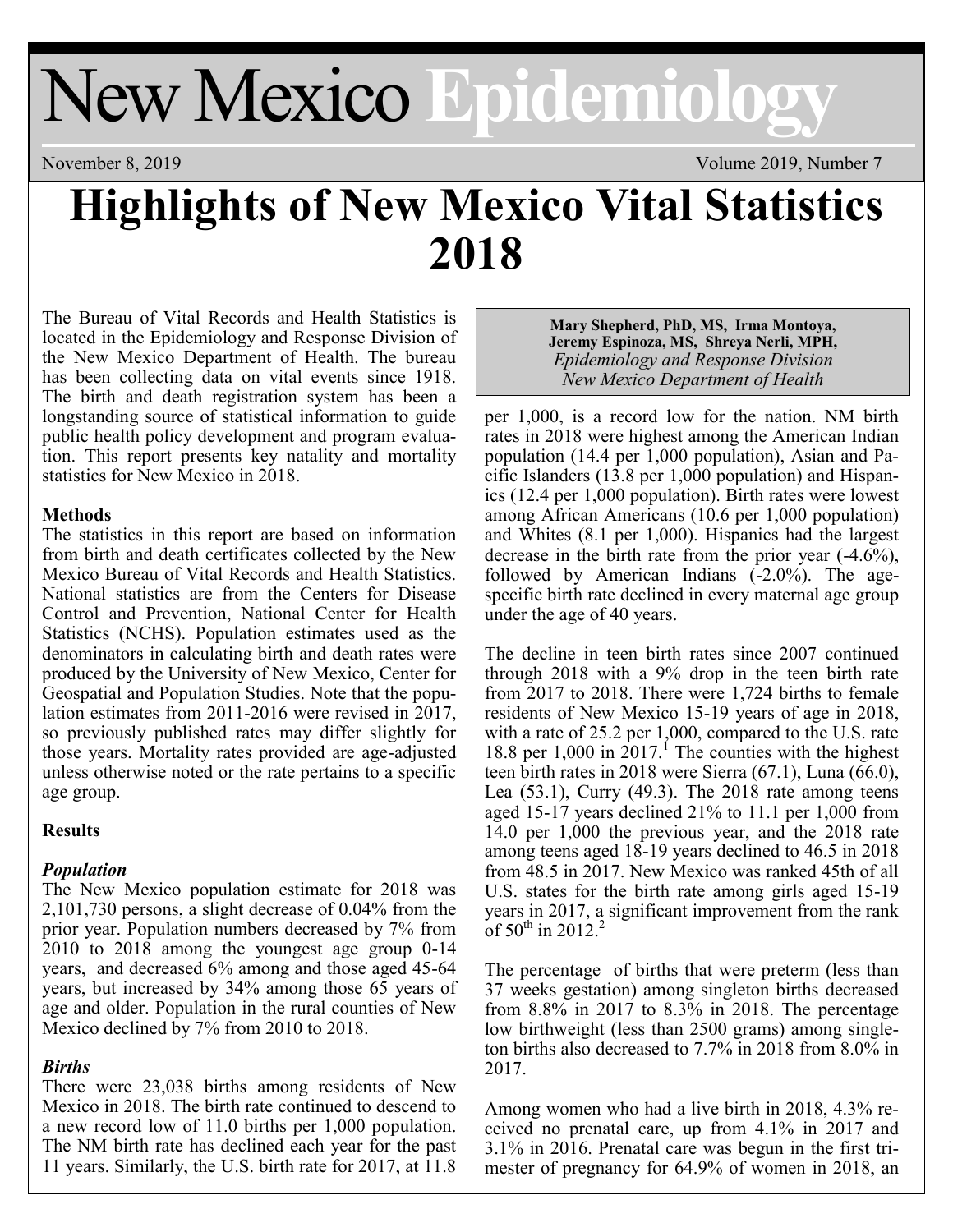increase from 63.8% 2017 and 63.4% in 2016.

Twenty weeks gestation is considered the minimum of the periviable period of 20 through 25 weeks gestation.<sup>3</sup> Infants delivered at this very early stage, near the limit of viability, have a small chance of survival. The number of registered births with a gestational age before the peri-viable period (shorter than 20 weeks) increased from 2 in 2017 to 8 in 2018. These registered births disproportionately affect the infant mortality rate (IMR), because there is no chance of survival for these newborns, and they inflate the numerator of the IMR by  $6\%$  and the denominator by only  $0.03\%$ .<sup>4</sup>

### *Deaths*

*Infant Mortality.* There were 132 resident infants deaths in 2018, compared to 140 deaths in 2017. The IMR, 5.7 infant deaths per 1,000 live births in 2018, did not change significantly from the rate of 5.9 in 2017, and was similar to the most recently published U.S. infant mortality rate of 5.8 in  $2017<sup>5</sup>$ . The neonatal mortality rate (deaths in the first 28 days) was 4.1 per 1,000 live births in 2018, not significantly different than the 2017 rate of 3.8. Infant mortality was highest in the Southeast Region (7.5 per 1,000 live births) and the Metro Region (5.8 per 1,000 live births).

*Leading Causes of Death.* In 2018, a total of 19,023 deaths were registered among residents of New Mexico (Table 1). The all-cause age-adjusted mortality rate of 747.0 per 100,000 residents was a 0.3% decrease from the 2017 rate, and 2% higher than the 2017 U.S. rate of 731.9 per 100,000.<sup>5</sup> There were no changes in the 15 leading causes of death from 2017 to 2018. Heart disease was the leading cause, with an ageadjusted mortality rate of 147.8 deaths per 100,000 in 2018, a 1.7% decrease from the prior year. Cancer was the second leading cause of death at 136.0 per 100,000, a 0.9% decrease from the prior year. The age-adjusted rate of stroke mortality decreased 8% compared to 2017, as did the death rate from hypertension and hypertensive renal disease. Death rates were also lower in 2018 for kidney disease, chronic liver disease and cirrhosis, Parkinson's disease, chronic lower respiratory diseases, diabetes, and Alzheimer's disease. The ageadjusted homicide rate increased 29% from 2017 to 2018 (171 deaths to 215 deaths, respectively), and the suicide rate increased 7% (491 deaths to 535 deaths, respectively). Increased rates in 2018 were also found for influenza and pneumonia, septicemia, and unintentional injuries.

Compared to the U.S. age-adjusted mortality for 2017, the causes of death with elevated rates for New Mexico were: chronic liver disease and cirrhosis (2.4 times higher), suicide (1.8 times higher), homicide (1.7 times higher), and unintentional injuries (1.4 times higher). Rates were lower for New Mexico compared to the U.S. for hypertension and hypertensive renal disease, Alzheimer's disease, stroke, septicemia, cancer, heart disease and kidney disease.

Males had higher age-adjusted mortality rates than females in 2018 for all leading causes except Alzheimer's disease. Rates of homicide and suicide were more than three times higher among males than females, and rates of unintentional injuries and Parkinson's disease were more than twice as high among males compared to females.

Disparities by race/ethnicity were found for American Indians/Alaska Natives (AIAN) compared to White non-Hispanics (WhiteNH). The AIAN population had lower age-adjusted mortality rates for chronic lower respiratory diseases (20% of the WhiteNH rate), Alzheimer's disease (30% of the WhiteNH rate), heart disease and Parkinson's disease (80% of the WhiteNH rate), and cancer (90% of the WhiteNH rate). The ageadjusted all-cause mortality rate of 967.5 per 100,000 population was 30% higher for AIAN compared to WhiteNH. Cause-specific rates were higher for chronic liver disease and cirrhosis (6.3 times higher), diabetes (4.4 times higher), homicide (3.1 times higher), kidney disease (2.9 times higher), hypertension and hypertensive renal disease (2.8 times higher), septicemia (2.2 times higher), unintentional injuries (1.9 times higher), and influenza and pneumonia (1.6 times higher).

The Hispanic population had the second lowest ageadjusted rate of all-cause mortality (702.2 per 100,000) after the Asian and Pacific Islander population (422.3 per 100,000). Compared to the Hispanic population, the WhiteNH population had elevated rates of mortality from chronic lower respiratory disease (2 times higher), suicide (1.8 times higher), Alzheimer's disease (1.3 times higher), heart disease (1.2 times higher) , and cancer (1.1 times higher). WhiteNH mortality rates were lower for diabetes and chronic liver disease and cirrhosis (50% of the Hispanic rate), homicide and kidney disease (60% of the Hispanic rate), septicemia and hypertension and hypertensive renal disease (70% of the Hispanic rate), Parkinson's and stroke (90% of the Hispanic rate).

*Life Expectancy*. Life expectancy (LE) at birth for the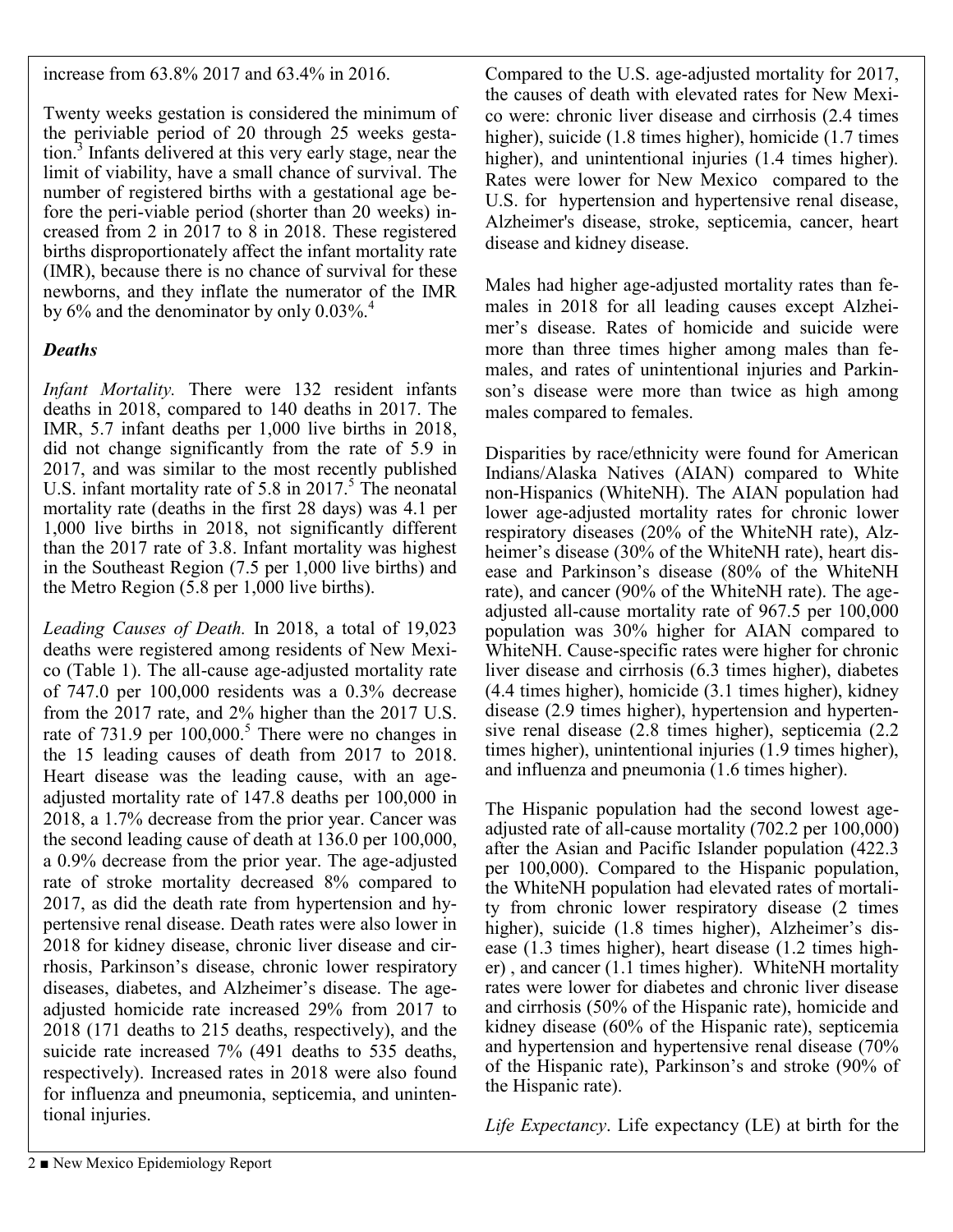**Table 1. Deaths and death rates, percent change in age-adjusted death rates in 2018 from 2017, and ratio of age-adjusted death rates by sex and by race/ethnicity for the 15 leading causes of death, New Mexico, 2018**

|                            |                                             |               |                   |             | Age-adjusted death rate |         |             |             |                |                 |
|----------------------------|---------------------------------------------|---------------|-------------------|-------------|-------------------------|---------|-------------|-------------|----------------|-----------------|
|                            |                                             |               |                   |             |                         | Percent |             |             |                |                 |
|                            |                                             |               |                   |             |                         | change  |             |             | <b>Ratio</b>   |                 |
|                            |                                             |               | <b>Percent of</b> | Crude       |                         | 2017    | N.M         | <b>Male</b> | <b>AIAN</b>    | <b>WhiteNH</b>  |
|                            |                                             |               | total deaths.     | death rate, |                         | to      | to          | to          | to             | to              |
| <b>Rank Cause of Death</b> |                                             | <b>Number</b> | 2018              | 2018        | 2018                    | 2018    | <b>U.S.</b> |             | female WhiteNH | <b>Hispanic</b> |
|                            | <b>All causes</b>                           | 19,023        | 100.0             | 905.1       | 747.0                   | $-0.3%$ | 1.02        | 1.5         | 1.3            | 1.0             |
| 1                          | <b>Heart disease</b>                        | 3,937         | 20.7%             | 187.3       | 147.8                   | $-1.7%$ | 0.90        | 1.6         | 0.8            | 1.2             |
| $\mathbf{2}$               | Cancer                                      | 3,671         | 19.3%             | 174.7       | 136.0                   | $-0.9%$ | 0.89        | 1.5         | 0.9            | 1.1             |
| з                          | <b>Unintentional injuries</b>               | 1,515         | 8.0%              | 72.1        | 69.1                    | 1.8%    | 1.40        | 2.2         | 1.9            | 1.0             |
| 4                          | Chronic lower respiratory diseases          | 1,160         | 6.1%              | 55.2        | 42.9                    | $-2.3%$ | 1.05        | 1.3         | 0.2            | 2.0             |
| 5.                         | Cerebrovascular disease (stroke)            | 838           | 4.4%              | 39.9        | 31.7                    | $-8.1%$ | 0.84        | 1.0         | 1.0            | 0.9             |
| 6                          | <b>Diabetes mellitus</b>                    | 686           | 3.6%              | 32.6        | 26.0                    | $-1.1%$ | 1.01        | 1.4         | 4.4            | 0.5             |
|                            | <b>Chronic liver disease and cirrhosis</b>  | 591           | 3.1%              | 28.1        | 25.6                    | $-3.8%$ | 2.35        | 1.7         | 6.3            | 0.5             |
| 8                          | <b>Alzheimer's disease</b>                  | 584           | 3.1%              | 27.8        | 22.4                    | $-0.4%$ | 0.72        | 0.7         | 0.3            | 1.3             |
| 9                          | <b>Suicide</b>                              | 535           | 2.8%              | 25.5        | 24.8                    | 6.9%    | 1.77        | 3.1         | 1.0            | 1.8             |
| 10                         | Influenza and pneumonia                     | 365           | 1.9%              | 17.4        | 14.2                    | 5.2%    | 0.99        | 1.2         | 1.6            | 1.0             |
| 11                         | <b>Kidney Disease</b>                       | 330           | 1.7%              | 15.7        | 12.3                    | $-3.9%$ | 0.95        | 1.5         | 2.9            | 0.6             |
| 12                         | Septicemia                                  | 242           | 1.3%              | 11.5        | 9.4                     | 3.3%    | 0.89        | 1.1         | 2.2            | 0.7             |
| 13                         | <b>Parkinson's disease</b>                  | 224           | 1.2%              | 10.7        | 8.6                     | $-3.4%$ | 1.02        | 2.1         | 0.8            | 0.9             |
| 14                         | Homicide                                    | 215           | 1.1%              | 10.2        | 10.8                    | 28.6%   | 1.74        | 3.3         | 3.1            | 0.6             |
| 15                         | Hypertension and hypertensive renal disease | 147           | 0.8%              | 7.0         | 5.6                     | $-8.2%$ | 0.62        | 1.1         | 2.8            | 0.7             |
|                            | All other causes (residual)                 | 3,983         | 20.9%             | 189.5       |                         |         |             |             |                |                 |

population of New Mexico in 2018 was 78.1 years, a slight decrease from LE of 78.2 in 2017 and 2016. LE was 74.9 for males — a decline of 0.4 years — and 81.5 for females — an increase of  $0.3$  years — in 2018. American Indians had the lowest life expectancy at 72.5 years (-0.8y change), followed by African Americans at 76.1 (-0.3y change), Whites 78.8 (no change), Hispanics 79.1 (+0.3 change), and Asians or Pacific Islanders had the highest life expectancy of 87.1 years (+0.8 change).

*Location and Disposition.* Of the 19,023 New Mexico resident deaths in 2018, 6.5% died outside of New Mexico. The most common type of place of death was the decedent's residence (40%), followed by hospital as an inpatient (25%), long-term care facility (11%), hospice facility  $(6\%)$ , assisted living facility  $(5\%)$ , and hospital emergency room/outpatient (5%). The method of disposition was cremation for 65% of decedents, burial for 28%, removal from the state for 4%, and 0.5% donated their body.

#### **References**

1. Martin JA, Hamilton BE, Osterman MJK, Driscoll AK, Drake P. Births: Final data for 2017. National Vital Statistics Reports; vol 67 no 8. Hyattsville, MD: National Center for Health Statistics. 2018.

- 2. Martin JA, Hamilton BE, Osterman MJK, et al. Births: Final data for 2012. National Vital Statistics Reports; vol 62 no 9. Hyattsville, MD: National Center for Health Statistics. 2013.
- 3. Raju TN, Mercer BM, Burchfield DJ, Joseph GF Jr. Periviable birth: executive summary of a joint workshop by the Eunice Kennedy Shriver National Institute of Child Health and Human Development, Society for Maternal-Fetal Medicine, American Academy of Pediatrics, and American College of Obstetricians and Gynecologists. Obstet Gynecol 2014;123:1083–96.
- 4. Mohangoo AD, Blondel B, Gissler M, Velebil P, Macfarlane A, et al. (2013) International Comparisons of Fetal and Neonatal Mortality Rates in High-Income Countries: Should Exclusion Thresholds Be Based on Birth Weight or Gestational Age? PLoS ONE 8(5): e64869. doi:10.1371/journal.pone.0064869.
- 5. Kochanek KD, Murphy SL, Xu JQ, Arias E. Deaths: Final data for 2017. National Vital Statistics Reports; vol 68 no 9. Hyattsville, MD: National Center for Health Statistics. 2019.
- 6. Case A, Deaton A. *Mortality and Morbidity in the 21st Century*. Brookings Papers on Economic Activity. Spring 2017.